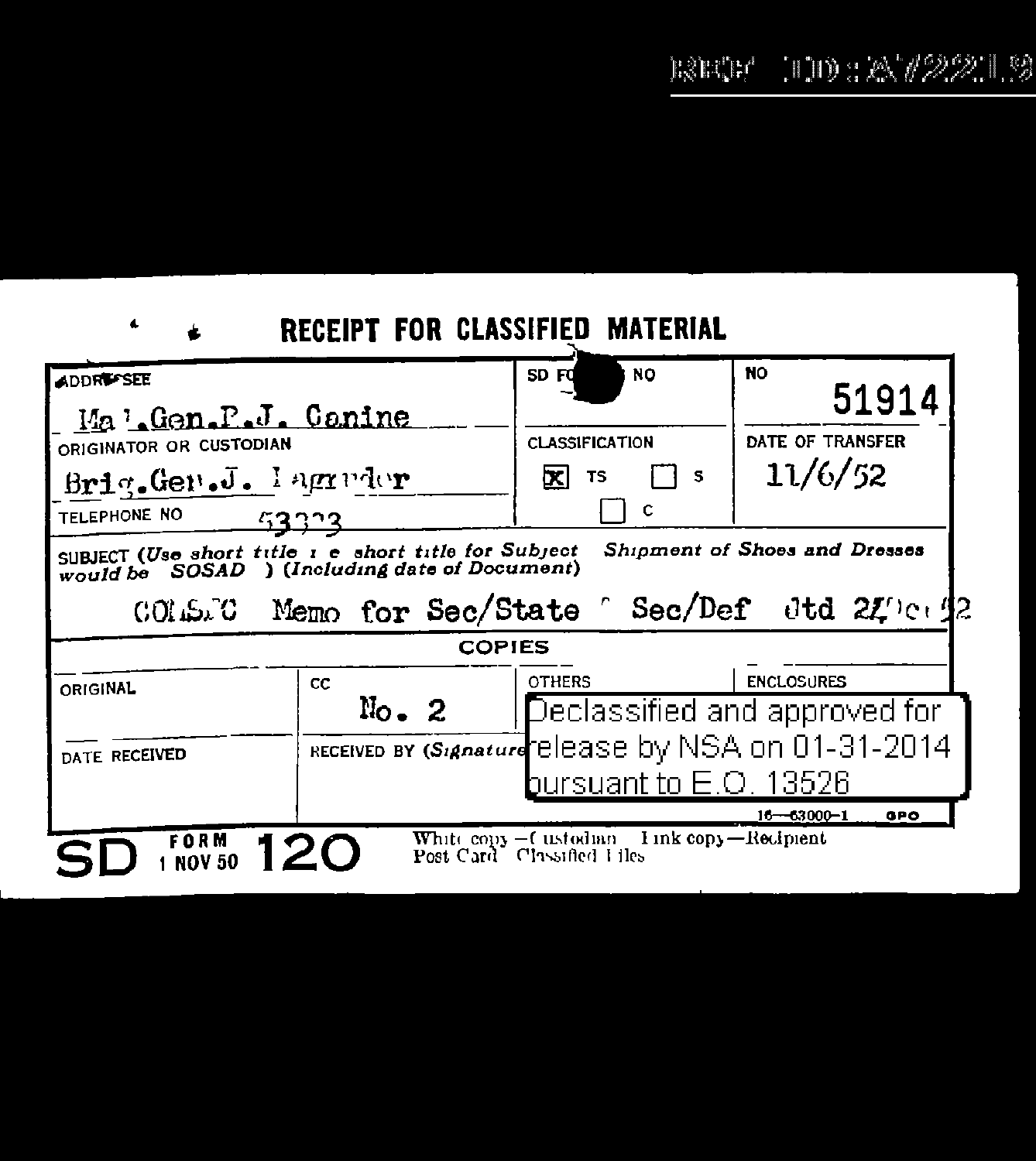

 $\overline{\mathbf{S}}$ 

 $\mathbf{r}$ 

 $\tilde{\mathbf{A}}$ 

## A REPORT

## TO THE

# NATIONAL SECURITY COUNCIL

by

THE EXECUTIVE SECRETARY

**on** 

COMMUNICATIONS SECURITY (COMSEC)

October 20, 1953

**WASHINGTON** 

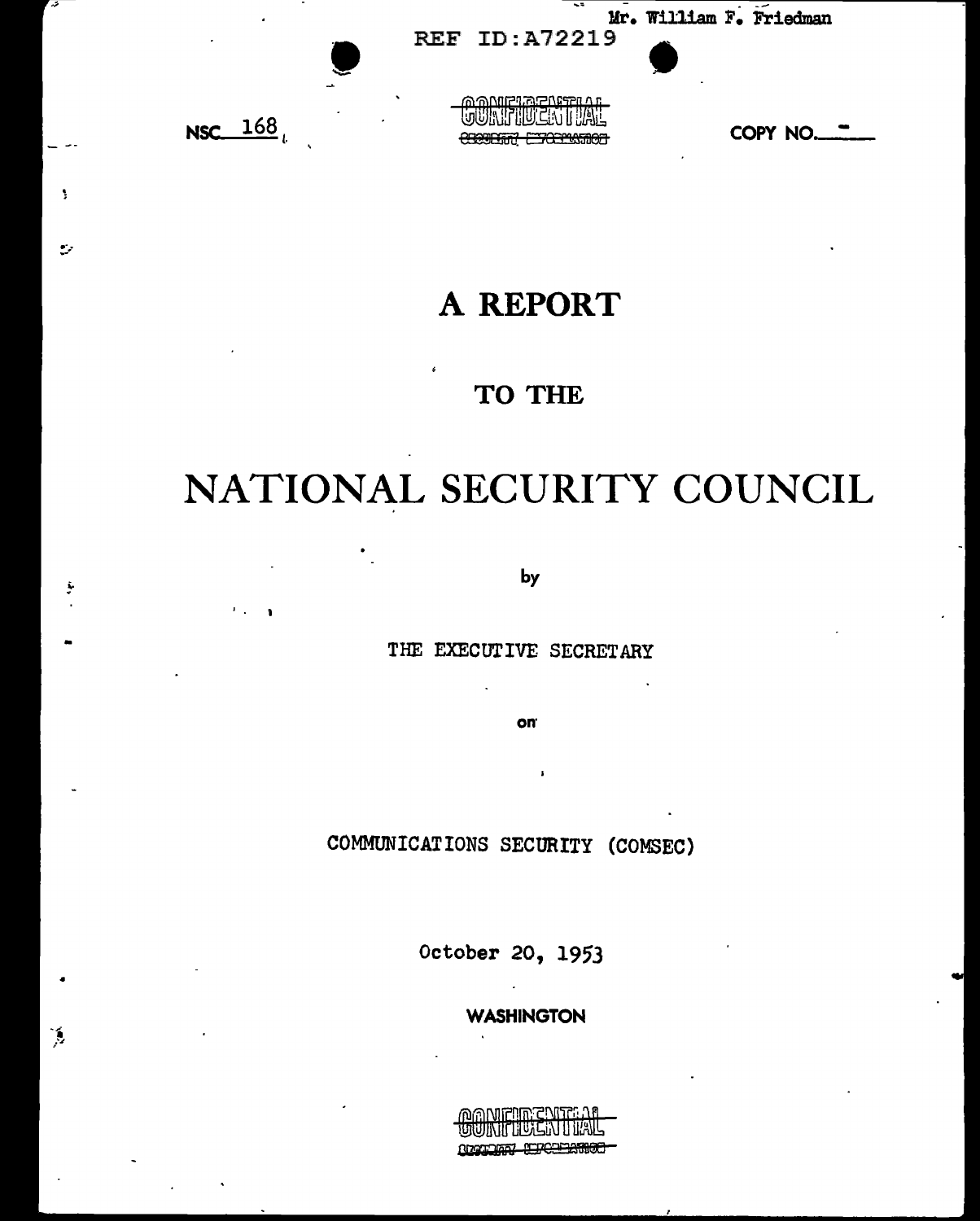$\mathcal{L}_n$ 

..

--

•

••

#### **WARNING**

THIS DOCUMENT CONTAINS INFORMATION AFFECTING THE NA-TIONAL DEFENSE OF THE UNITED STATES WITHIN THE MEANING OF THE ESPIONAGE ACT, TITLE 18, U.S.C., SECTIONS 793 AND 794. ITS TRANSMISSION OR THE REVELATION OF ITS CONTENTS IN ANY MAN-NER TO AN UNAUTHORIZED PERSON IS PROHIBITED BY LAW.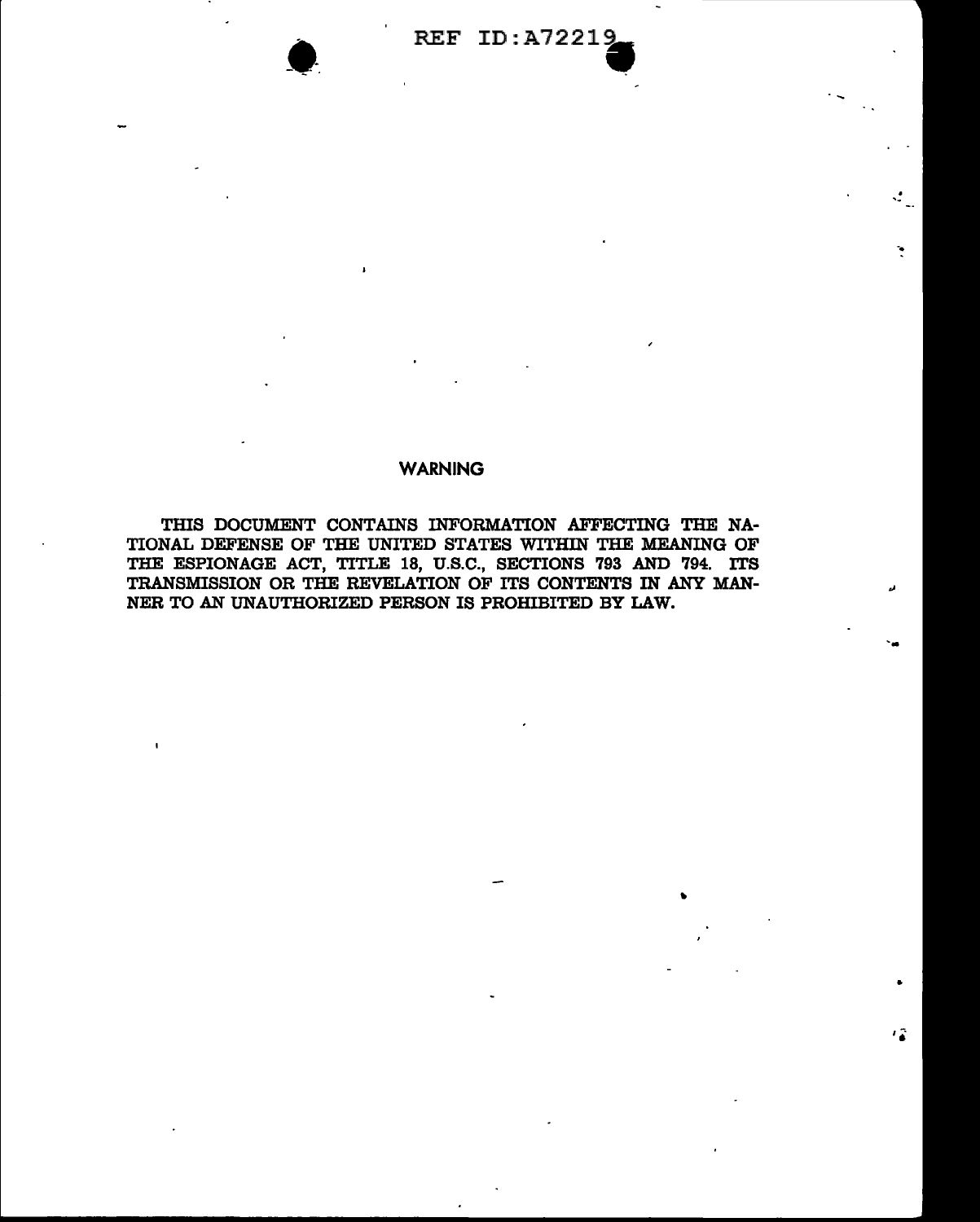.<br>.<br>. -.

..

SECURITY INFORMATION

<del>ionf Tent Tal</del>

NS**C 168**<br>October 20, 1953

#### NOTE BY THE EXECUTIVE SECRETARY

#### to the

#### NATIONAL SECURITY COUNCIL

on

#### COMMUNICATIONS SECURITY (COMSEC)

Pursuant to a Presidential directive of October 24, 1952, a special committee or the National Security Council for COMSEC Matters composed of the Secretaries of State and Defense, and including for this purpose, the Secretary of the Treasury, the Attorney General and the Chairman, Atomic Energy Commission, advised by the Director *ot* Central Intelligence, have this date approved the enclosed directive on the subject for a trial period or one year.

Accordingly, the enclosure is transmitted herewith for implementation by all appropriate executive departments and agencies of the U.S. Government for a trial period of one year. Pursuant to paragraph  $1-\underline{b}$  of the enclosure the Secretaries of State, Defense and the Treasury, the Director, Federal Bureau or Investigation, the Secretaries of the Army, the Navy and the Air Force, the Director of Central Intelligence, the Director of the National Security Agency and the Atomic Energy Commission are being requested to designate representatives for the United States Communications Security Board (USCSB).

> JAMES S. LAY, Jr. Executive Secretary

cc: The Secretary of the Treasury<br>The Attorney General<br>The Director, Federal Bureau of Investigation The Secretary of the Army<br>The Secretary of the Navy<br>The Secretary of the Air Force The Director of Central Intelligence<br>The Director of the National Security Agency The Atomic Energy Commission

NSC 168 ... CONFIDENTIAL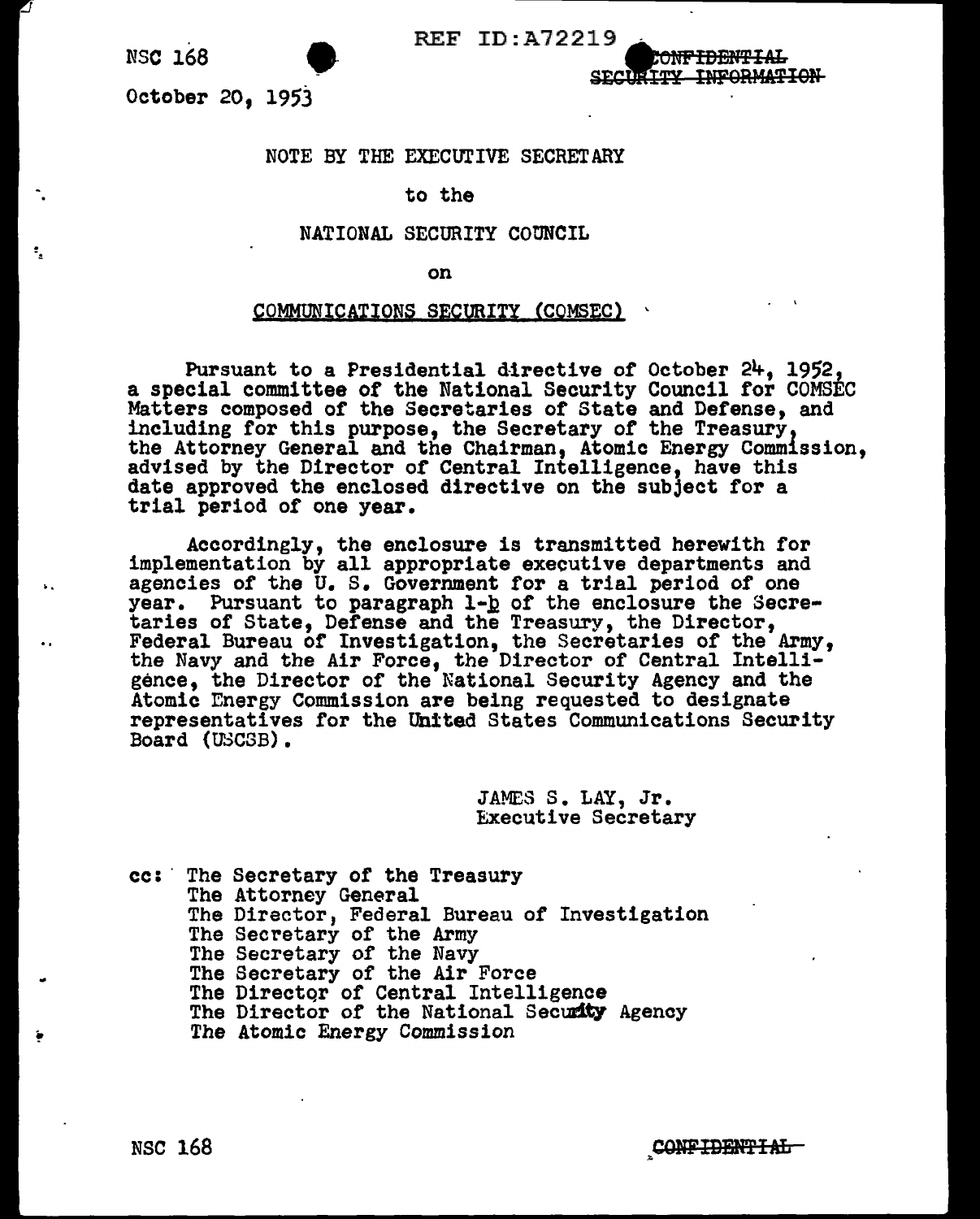

CONFIDENTIAL SECURITY INFORMATION

October 20, 1953

#### NATIONAL SECURITY COUNCIL DIRECTIVE

#### on

#### COMMUNICATIONS SECURITY

The Presidential directive of October 24, 1952:

a. Stated that the security of Federal communications (COMSEC) is a national responsibility, and that COMSEC policies and procedures must be integrated so as to enable the various departments and agencies of the Government to cooperate effectively in such matters and to satisfy legitimate requirements for the security of their messages;

b. Designated the Secretaries of State and Defense as a Special Committee of the National Security Council for CONSEC Matters, to establish such policies relating to COMSEC as will achieve the maximum security of Federal telecommunications, and to keep the President advised of such policies through the Executive Secretary of the National Security Council<sup>\*</sup>; and

c. Directed the Special Committee of the NSC to prepare and issue in the COMSEC field directives which will:

 $\tilde{\mathbf{z}}$ 

<sup>\*</sup> The President in approving this directive also directed that the Attorney General shall be a member of the Special Committee whenever matters of interest to the Federal Bureau of Investigation are before that Committee. In accordance with the President's instructions regarding the normal operation of the Council, the heads of departments and agencies not represented on the Special Committee, shall also participate as members of the Special Committee whenever matters of direct interest to their respective agencies are before that Committee.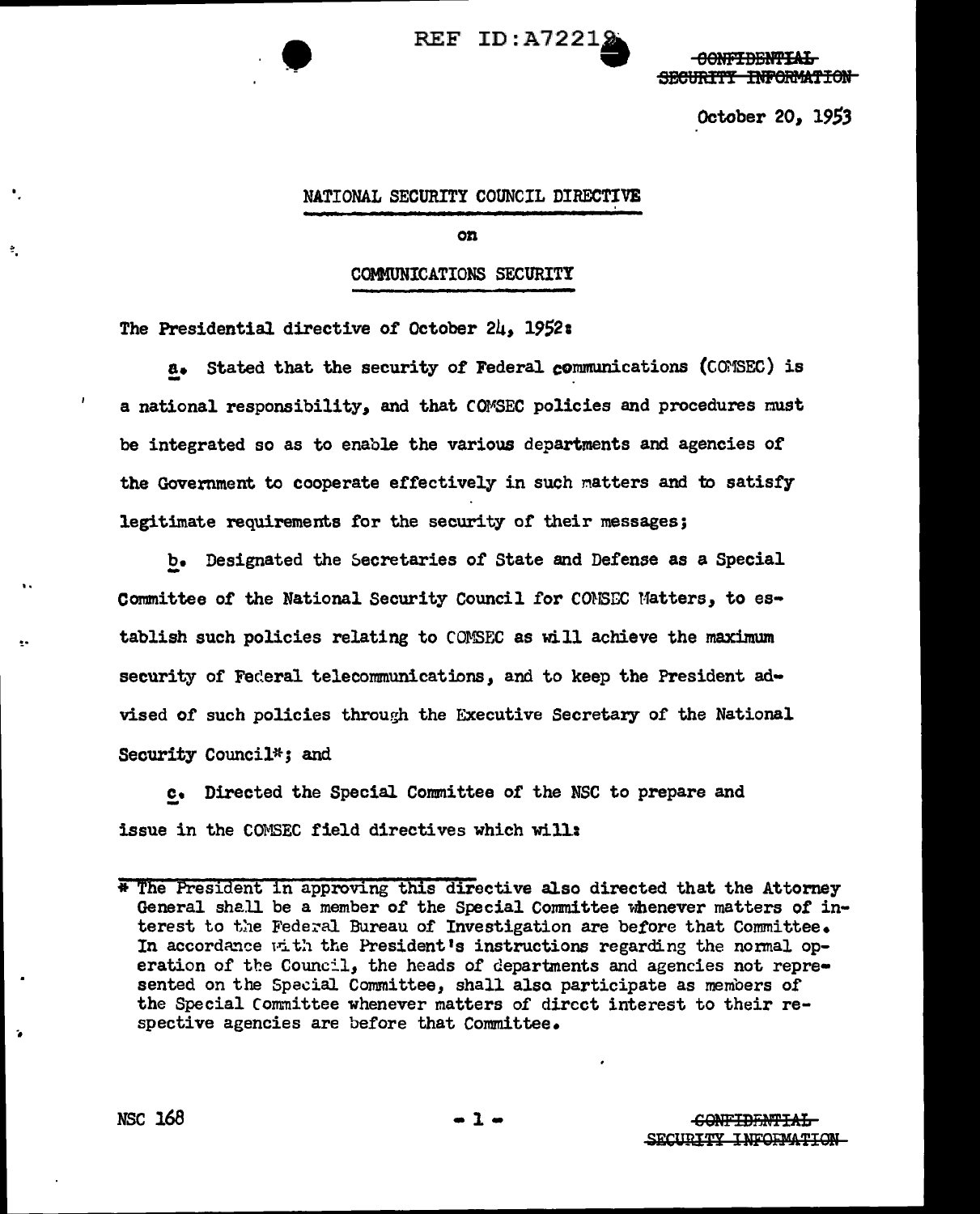(1) Rescind the Executive Order of July 3. 1945 entitled "Cryptographic Security with Respect to Certain Communications of the Government<sup>"</sup>\*.

(2) Establish a United States Communications Security Board (USCSB) responsible for integrating policies and procedures affecting the security of Federal telecommunications.

(3) Provide for the establishment of appropriate responsibilities and authorities to assure within the various departments and agencies of the Government, among other things:

(a) High and uniform standards of communications security;

(b) Effective cooperation in COMSEC matters between departments and agencies concerned:

(c) The adequacy of the cryptographic systems used;

- (d) Coordination of COMSEC problems, particularly policies with respect to foreign governments;
- (e) Satisfaction of legitimate requirements for the security of telecommunications.

Pursuant to the foregoing and to the provisions of Section 101 and Section 211 of the National Security Act of 1947, as amended, the Special Committee of the National Security Council for COMSEC hereby authorizes and directs as follows:

1. The United States Communications Security Board (USCSB):

a. There is hereby established the United States Communications Security Board (USCSB), hereinafter referred to as the Board, which

NSC 169

<sup>\*</sup> The Order was classified and was not published in the Federal Register. It was rescinded by the President on Cotober 20, 1963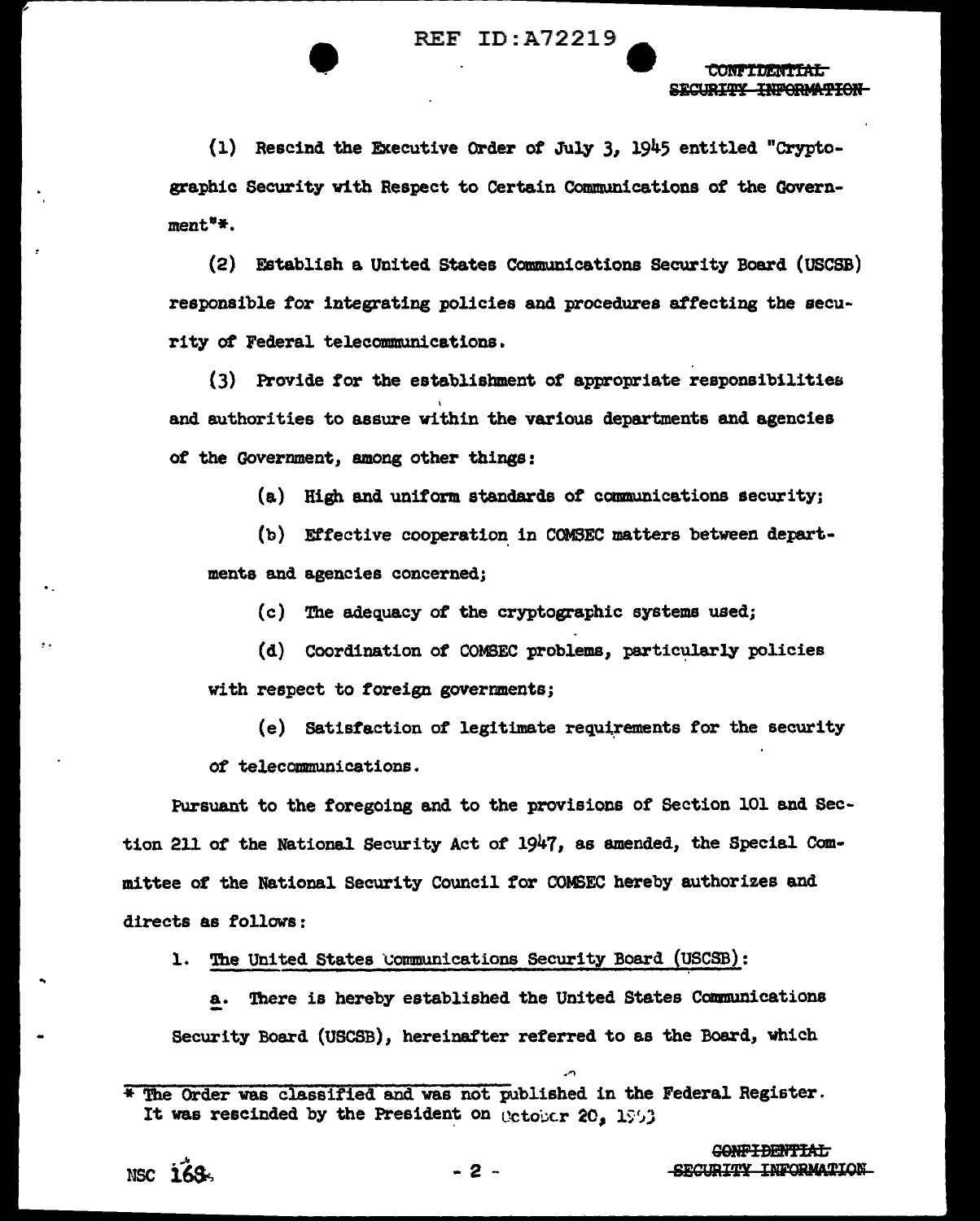**CONFIDENTIAL** SECURITY INFORMATION

shall be a body acting for and under the aforesaid Special Committee and shall operate in accordance with the provisions of this Directive and any other directives which may be issued by the Special Committee.

b. The Board shall be composed of one representative of each of the following:

- The Secretary of State (1)
- (2) The Secretary of Defense
- The Secretary of the Treasury
- The Director, Federal Bureau of Investigation
- $(3)$ <br> $(4)$ <br> $(5)$ <br> $(6)$ The Secretary of the Army
- The Secretary of the Navy
- $(7)$ The Secretary of the Air Force
- $(8)$ The Director of Central Intelligence
- The Director of the National Security Agency (9)
- $(10)$ The Atomic Energy Commission

c. Under the authority of the Special Committee it shall be the responsibility of the Board:

(1) To integrate policies and procedures affecting the security

of Federal telecommunications;

(2) To establish broad policies necessary to:

(a) Insure high and uniform standards of COMSEC within the various departments and agencies of the Government.

(b) Institute and maintain effective cooperation in COMSEC matters smong the departments and agencies concerned.

(c) Achieve the maximum practicable degree of security of Federal telecommunications.

(d) Satisfy legitimate requirements for the security of telecommunications of the departments and agencies.

(e) Guide the relations of the U.S. Government with foreign governments and international organizations in COMSEC matters.

 $\mathcal{L}$ 

 $-3 -$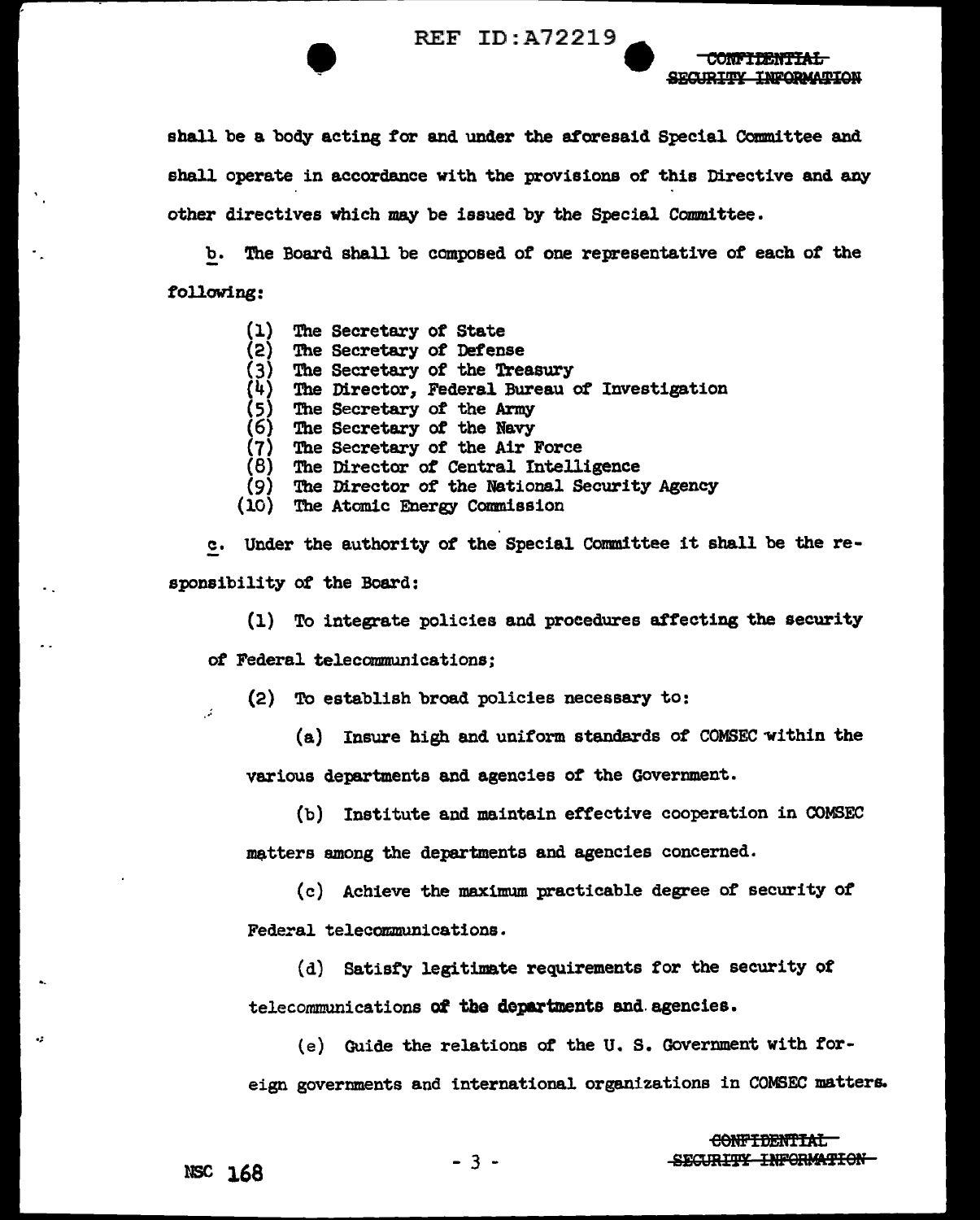$(f)$  Guide the actions to be taken by the Executive Agent in COMSEC matters.

(3) To approve the long-range plans for communications security of the U.S..

 $(4)$  To advise the Special Committee with respect to COMSEC policy matters decided by the Board and make recommendations as appropriate.

(5) To study the COMSEC standards and practices of any department or agency in the field of COMSEC and make recommendations as necessary to insure compliance with the directives of the Board in this field.

The Board shall elect its own Chairman from among its membership. d.

The Board shall have a staff headed by an executive secretary who e. shall be appointed by the Chairman with the approval of a majority of the Board.

The Board shall meet at the call of the Chairman or at the ref. quest of any member, and shall determine its own procedures subject to the provisions of this directive.

The Board shall reach its decisions by majority vote. The Dig. rector, National Security Agency, will have no vote in matters involving appeals from his own decisions. In the event that the Board votes and reaches a decision, any dissenting member of the Board may appeal from such decision. Such appeal must be made within 15 days to the Special Committee. In the event that the Board votes and fails to reach a decision, any member of the Board may appeal to the Special Committee and such appeal must be made within 15 days of the inconclusive vote. In

> <del>CONFIDENTIAL</del> SECURITY INFORMATION

÷,

-4-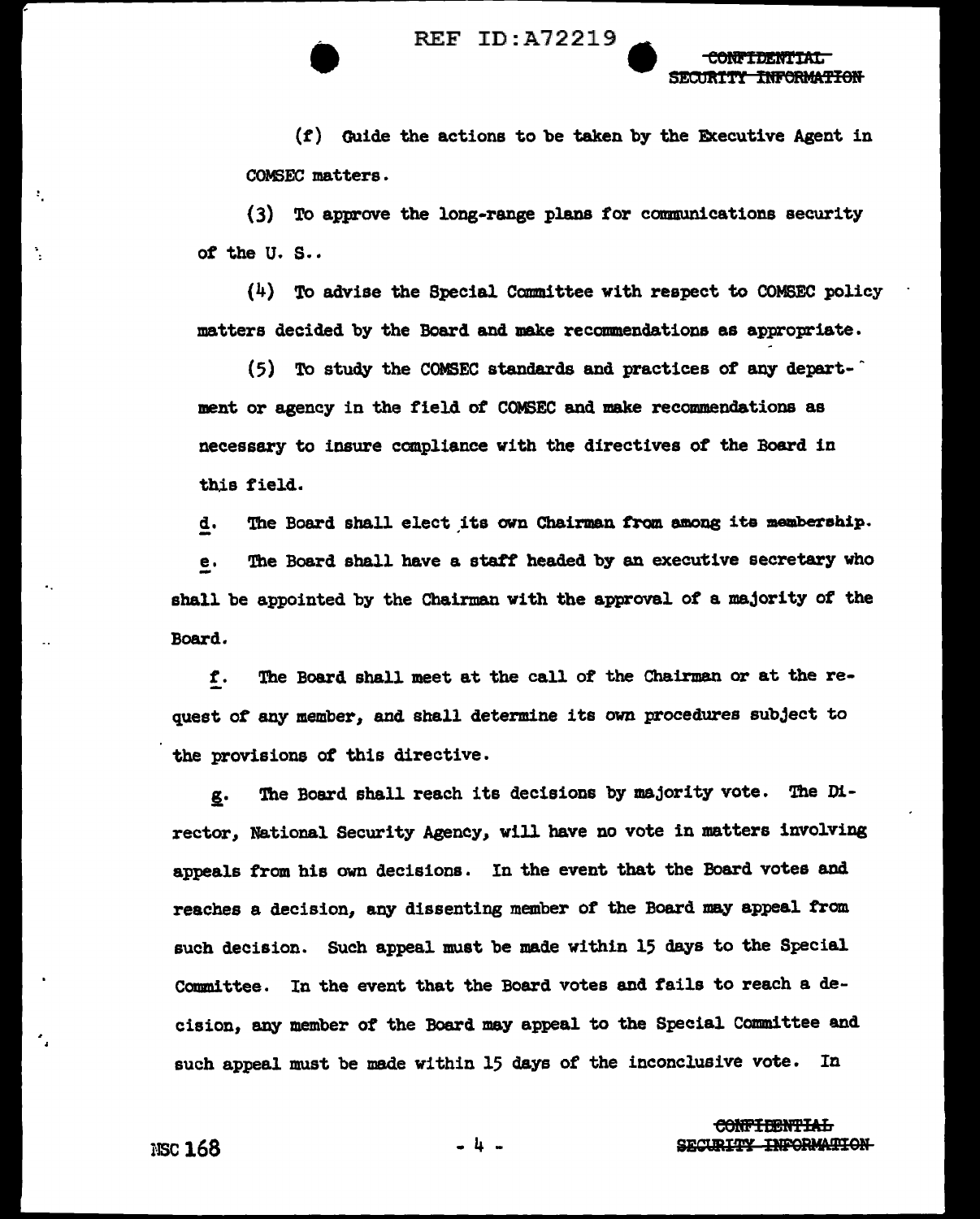

**CONTACT AND STATE** SECURITY INFORMATION

either event the Special Committee 'shall review the matter, and its determimtion thereon shall be final. Appeals by the Director *ot* NSA, or by the representative *ot* any ot the Military Departments, shall be filed only with the approval *ot* the Secretary of Defense.

h. No action shall be taken with respect to any matter forming the subject of an appeal until the appeal is decided; provided that, if the Secretary of Defense determines, after consultation with the Secretary of State (and the Attorney General and the heads of other departments and agencies as appropriate), that the subject matter presents a problem ot an emergency nature and requires immediate action, his decision shall govern, pending the result of the appeal. In such an emergency situation the appeal may be taken directly to the President by the Special Committee.

! . The Board shall invite the head of any department or agency not represented on the Board to designate a representative to participate with the Board in consideration of matters of direct interest to such a department or agency, to the end that the communications security needs *ot* such departments and agencies may be considered; and heads of departments and agencies not represented on the Board.may present, through the Executive Secretary of the Doard, communications security matters for consideration by the Board.

j. Departments or agencies not represented on the Board may appeal trom decisions *ot* the Board in the manner prescribed *tor* departments and agencies represented on the Board.

2. Directive to the Secretary *ot* Defense

a. The Department of Defense is hereby designated as Executive Agent *ot* the Government tor all COMSEC matters.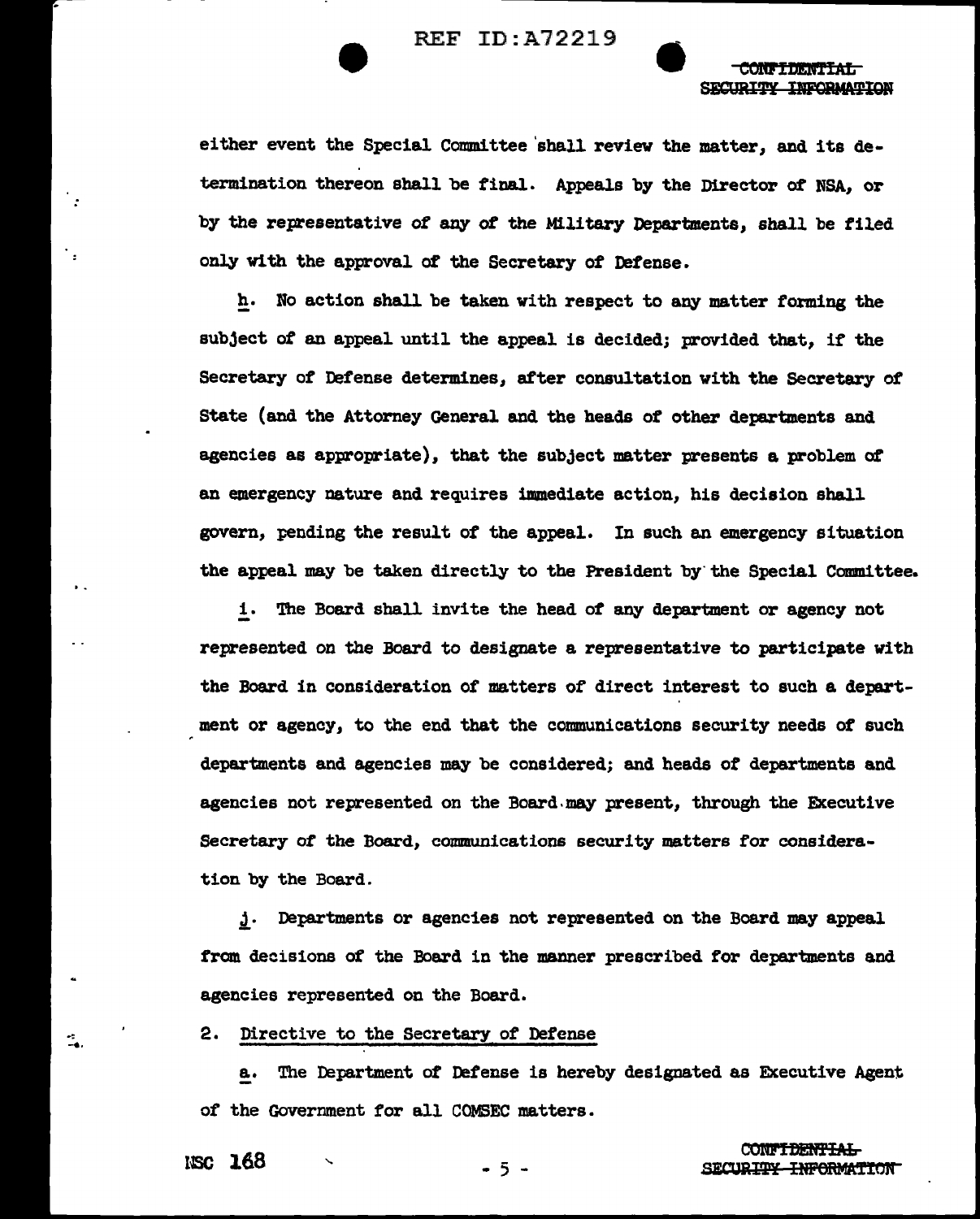



b. As Executive Agent, the Department of Defense is charged with the mission of:

(1) Providing centralized, over-all coanizance *ot* the measures necessary to provide and assure the adequacy of the COMSEC techniques and materials used by the Government;

(2) Formulating for the Board integrated technical and operating policies, programs, and long-range plans required to maintain high and uniform standards to ensure the security of Federal telecommunications; and

(3) Providing advice and recommendations on any aspect of the field of COMSEC.

c. As Executive Agent the Department of Defense is empowered to take action within policies and procedures established by the Board, in all COMSEC matters affecting the derartments and agencies of the Government provided, however, that where exception to its action is made by the Secretary of a detartment or by the Head or Director of an agency outside of the Department of Defense, such exceptions shall be referred to the Board. Pending Board review, if the Department of Defense determines that the subject matter presents a problem *ot* an emergency nature and requires immediate action it may refer the matter to the Special Committee for immediate decision.

d. Subject to the specific provisions of this Directive and subsequent directives issued by competent authority, the Director *ot* the National Security Agency shall act for the Executive Agent in all COMSEC matters set forth in subparagraphs  $(1)$  through  $(13)$  below and any others

'·

- 6 -

~SC **168**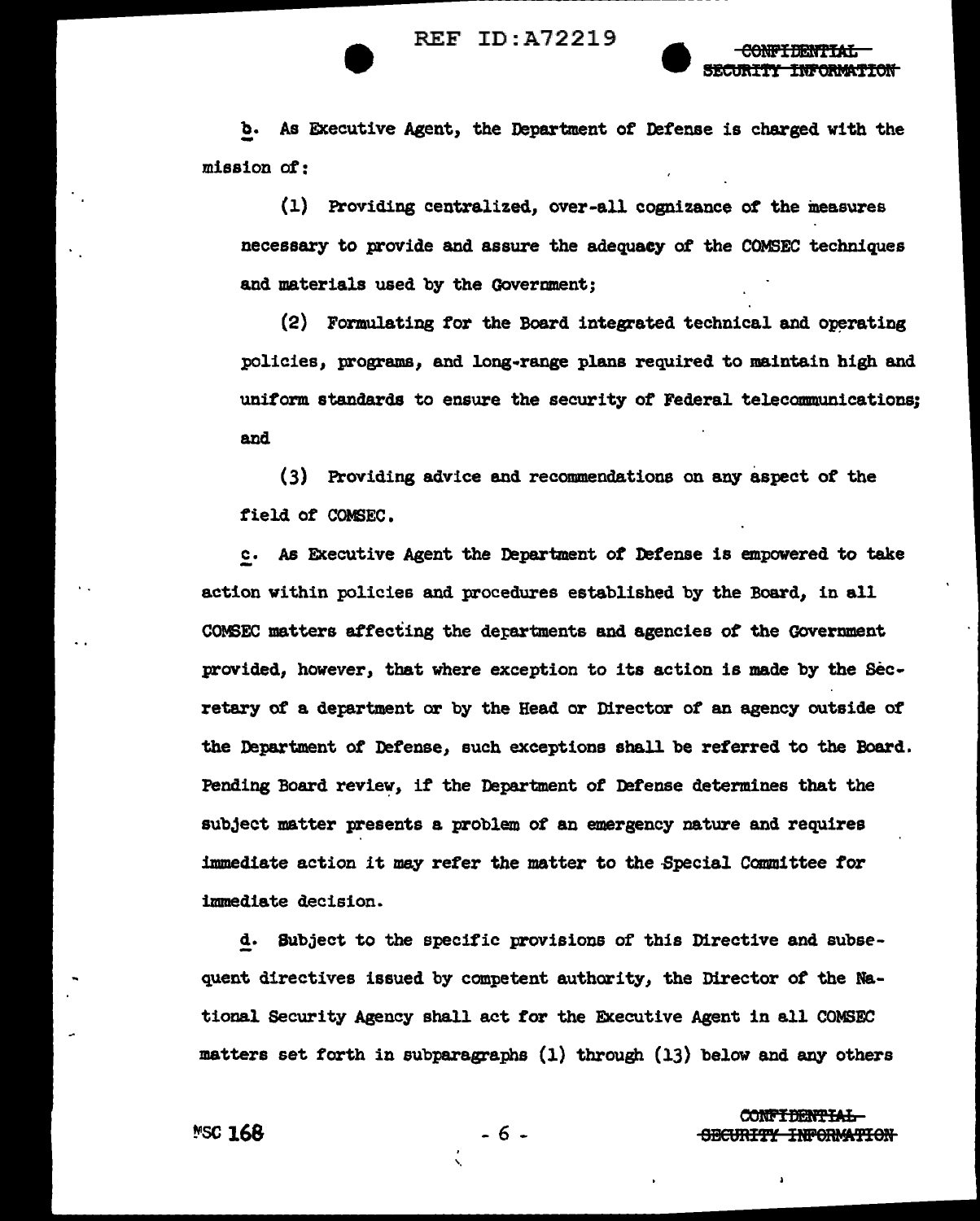WON'T DIE DIE VAN DIE 1975 SECHRITY INFORMATION

\

which may be specified by the Special COmmittee or the Board. With respect to the Military Departments, the Director, BSA, will perform his functions under the immediate direction of the Joint Chiefs of Staff. Thus, in the fields of cryptosecurity, transmission security, physical security, and cover and deception, it shall be the responsibility *ot* the Director, NSA:

(1) To review and approve, or, in the absence of approved proposals, to prescribe the cryptoprinciples incorporated or to be incorporated in any telecommunications equipnents and systems and in any COMSEC equipments and systems used by the departments and agencies ot the Government.

(2) To review and approve, or, in the absence *ot* approved proposals, to prescribe cryptosecurity rules, regulations, and instructions applicable to the operation and use of any crypto-equipnents and systems and of any COMSEC equipnents and systems.

(3) To perform technical analysis *ot* Federal telecommunications *tor* the purpose of determining the degree *ot* COMSEC being provided by the cryptoprinciples, materials and procedures utilized by the departments and agencies as well as the effect on COMSEC *ot* the communications procedures and practices also being utilized; making arrangements as appropriate to obtain the material required *tor* such analysis. (See paragraph  $3-a-(2)$ .)

 $(4)$  To review and evaluate communications procedures developed by the departments and agencies to determine whether such procedures will provide and maintain transmission security; and to recanmend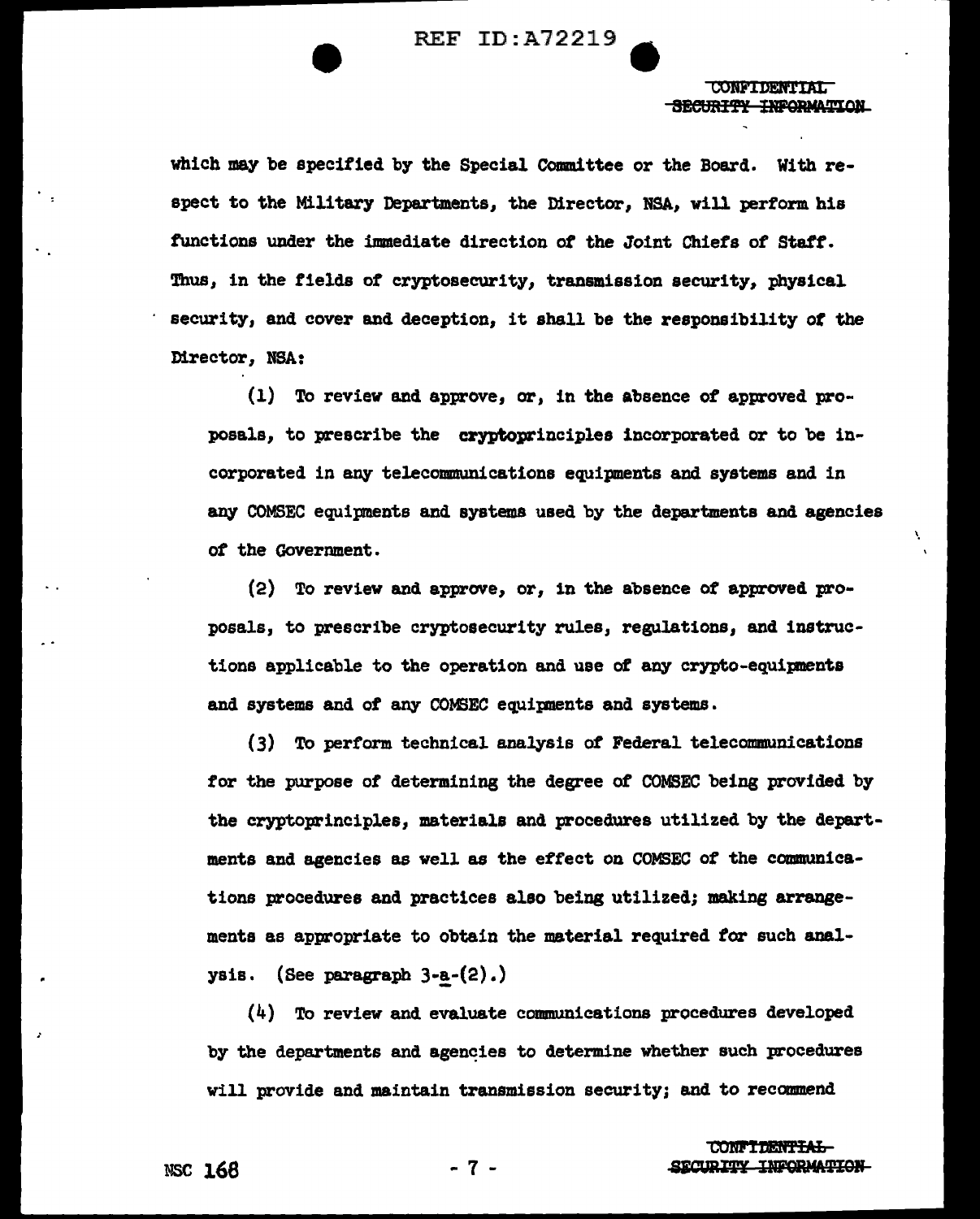SECURITY INFORMATION

revisions and additional rules and procedures as required. To accomplish this the Director, NSA, may perform technical analyses of Federal telecommunications and shall make the necessary arrangements with the departments and agencies to obtain the material required for analysis. (See paragraphs  $3-a-(1)$  and  $-(2)$ .)

(5) In collaboration with the departments and agencies as appropriate, to prescribe minimum standards for the physical security of cryptomaterial.

 $(6)$  In collaboration with the departments and agencies, to assist in the preparation of and to review the communications portions of all cover and deception plans. To formulate and promulgate the basic policies used in such portions.

(7) To obtain from the departments and agencies their requirements for crypto-equipments and materials and to formulate, for consideration by the Board, integrated programs for the research, development, production and procurement necessary to meet these requirements and adequate to ensure the continuing security of Federal communications.

(8) To review and coordinate the integrated cryptosecurity research and development program and to conduct research and development necessary to support it. Subject to prior notification to and coordination with the Director, NSA (in the case of the Military Departments, approval by the Director, NSA), departments and agencies may initiate and pursue such research and development projects as may be necessary to support their COMSEC activities.

> CONFIDENTIAL SECURITY INFORMATION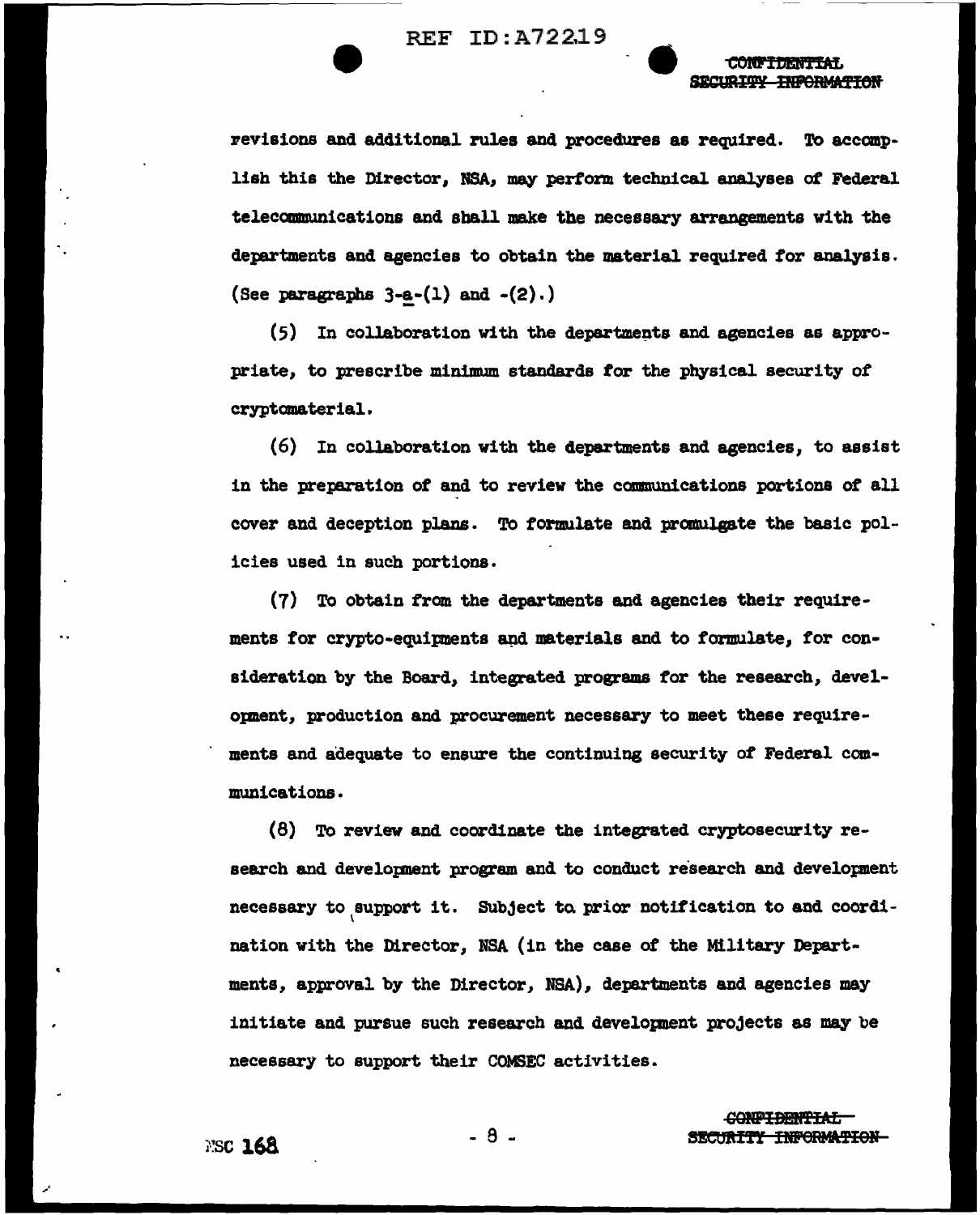<del>URTTY TNFORMATION</del>

(9) To produce cryptomaterial necessary to meet the legitimate requirements of the departments and agencies and to ensure that there is adequate capacity to meet these requirements. In so doing, the Director. NSA. by mutual agreement will authorize the departments and agencies to engage in the production of cryptomaterial provided that such production is conducted in accordance with technical cryptologic criteria prescribed by the Director. NSA. and further provided that the Director, NSA, is kept informed of the production accomplished.

(10) In meeting operational requirements, to ensure the necessary compatibility and, in so far as practicable, the standardization of crypto-equipments and material in order to promote a maximum of efficiency and economy in their procurement, operation, and maintenance. Determination of the acceptability of an equipment in meeting the operational requirements is a responsibility of the departments and agencies.

(11) To furnish services and materials for the COMSEC program of the departments and agencies under mutually agreeable fiscal arrangements.

(12) To conduct liaison on technical COMSEC and related matters with the cryptologic authorities of foreign nations and international organizations.

(13) To provide technical guidance and support for cryptosecurity training conducted by the departments and agencies.

e. Except on matters which have been voted on by the Board and subject to the direction of the Secretary of Defense (and in the case of the

NSC 168

9.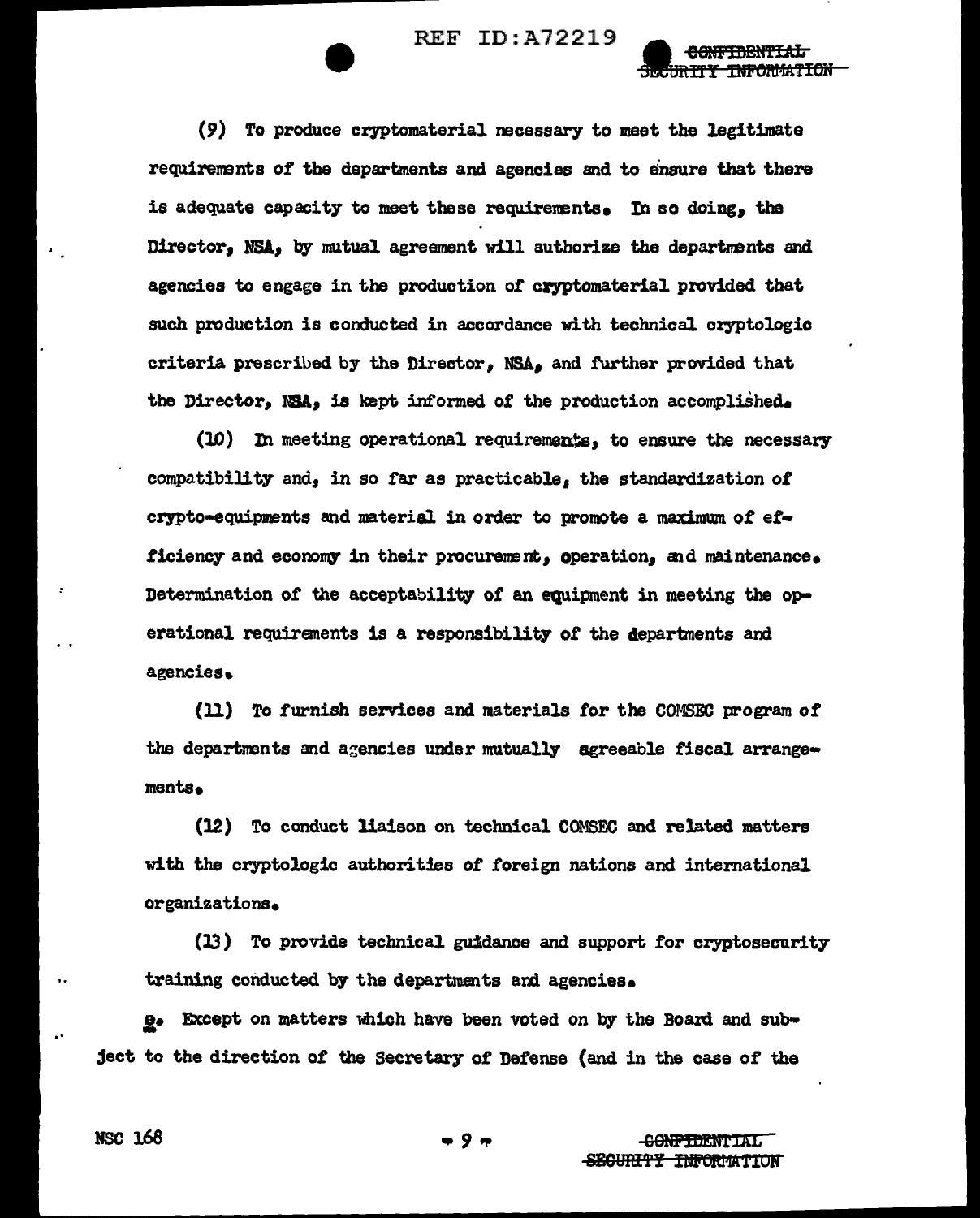

CONTTERNTTAT. **SECURITY INFORMATION** 

Military Departments, the Joint Chiefs of Staff), the Director, NSA, shall discharge his responsibilities in accordance with his own judgment. In exercising the authority over COMSEC matters granted in this Directive. the Director, NSA, shall:

(1) Obtain from the departments and agencies such information as he may require in performing his functions, as authorized in this Directive or any other directive subsequently issued.

(2) Act through the department and agency representatives on the Board or, in the case of departments and agencies not represented on the Board, through the duly authorized representatives of the heads of such departments and agencies.

(3) Arrange with the authorized representative of a department or agency for required liaison with subordinate elements of that de- . partment or agency.

 $(4)$  Refer violations of COMSEC instructions to the head of the department or agency concerned for such action as may be deemed necessary and, if appropriate corrective action is not taken, refer the subject to the Board.

3. Directive to the Departments and Agencies of the Government

a. All departments and agencies of the Federal Government shall:

(1) Organize and conduct their communications security activities as they see fit subject to the provisions of law, the directives of the President, the provisions of this Directive, and any other directives which may be issued by the Special Committee. Nothing in this Directive shall relieve the individual departments and agencies

**CONFIDENTIAL** SECURITY INFORMATION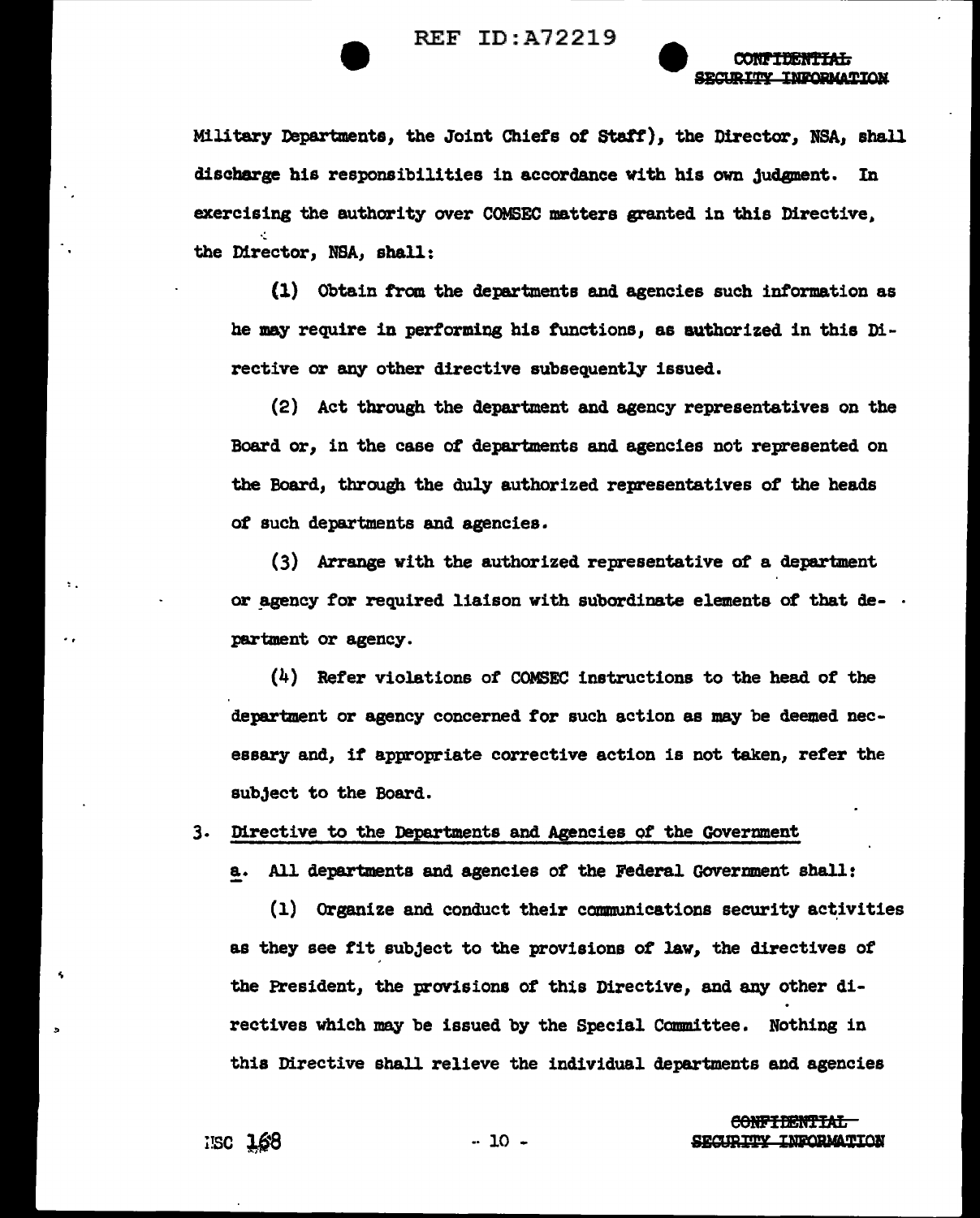

CONFTDENTAT. SECURITY INFORMATION

of their responsibilities *tor* executing all measures required to assure the security and efficiency of their own telecommunications.

 $(2)$  Not be required to disclose to the Director. NSA, the Board, or any of its committees the contents of any official communications concerning its activities, it, in the opinion of' the head ot the department or agency, the disclosure would be contrary to the national interest. Nothing in this Directive shall be construed to give the Board or any of its representatives the right to inspect any department or agency without approval by the head thereof.

(3) Bring to the attention of the Board all rules and regulations in conflict with the provisions of this Directive.

 $4.$  Special Terms Used in this Directive are Defined as Follows:

a. Telecommunications - Any transmission, emission or reception of sign, signals, writing, images and sounds or intelligence of any nature by wire, radio, visual, or other electranagnetic system.

!?.· Federal Telecommunications - 'lbose telecommunications which are *ot*  an official character dealing with governmental affairs and are originated by or intended for officials of the United States Government. Specifically exempted tram this definition is that portion of the communications activities conducted by the Central Intelligence Agency in accordance with the authorities granted the Director of Central Intelligence under NECID No. 5.

c. Communications Security - The protection resulting from all measures designed to deny to unauthorized persons information of value which might be derived from the possession and study of telecommunications, or